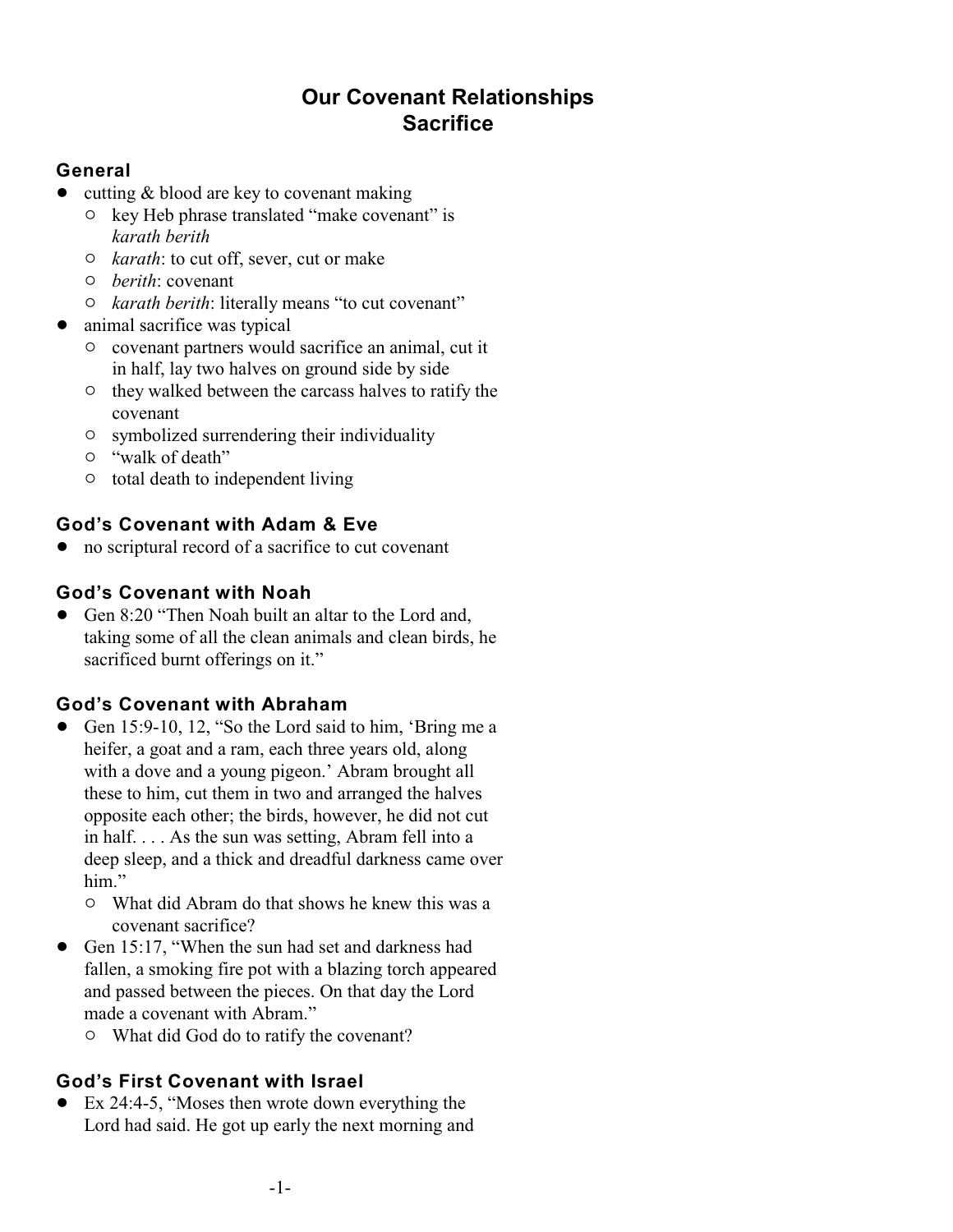built an altar at the foot of the mountain and set up twelve stone pillars representing the twelve tribes of Israel. Then he sent young Israelite men, and they offered burnt offerings and sacrificed young bulls as fellowship offerings to the Lord."

- " (Heb, *selem*) "fellowship offerings" or "peace offerings" or "alliance offerings" or "friendship offerings"
- $\circ$  Based on the translations of *selem*, what suggests these sacrifices actually ratified the covenant?

#### **God's Second Covenant with Israel**

- Deut 27:4-5, 7, "And when you have crossed the Jordan, set up these stones on Mount Ebal, as I command you today, and coat them with plaster. Build there an altar to the Lord your God, an altar of stones. Do not use any iron tool upon them. Build the altar of the Lord your God with fieldstones and offer burnt offerings on it to the Lord your God. . . . Sacrifice fellowship offerings there, eating them and rejoicing in the presence of the Lord your God."
	- " fellowship offering (Heb, *selem*)
- Jer 34:18-20, "The men who have violated my covenant and have not fulfilled the terms of the covenant they made before me, I will treat like the calf they cut in two and then walked between its pieces. The leaders of Judah and Jerusalem, the court officials, the priests and all the people of the land who walked between the pieces of the calf, I will hand over to their enemies who seek their lives. Their dead bodies will become food for the birds of the air and the beasts of the earth."
	- $\circ$  "walk of death"

#### **David and Jonathan's Covenant**

no scriptural record of a sacrifice

#### **God's Covenant with David**

no scriptural record of a sacrifice

#### **God's New Covenant with Christians**

- ! What was the Passover Lamb and what did it represent?
- 1 Co 5:7 "For Christ, our Passover Lamb, has been sacrificed."
- Jn 1:29 "The next day John saw Jesus coming toward him and said, 'Look, the Lamb of God, who takes away the sin of the world!'"
	- <sup>o</sup> "takes away" (Gk): lift, carry, take up, take away
	- $\circ$  "sin": one sin (singular), the sin, sin in general; i.e.,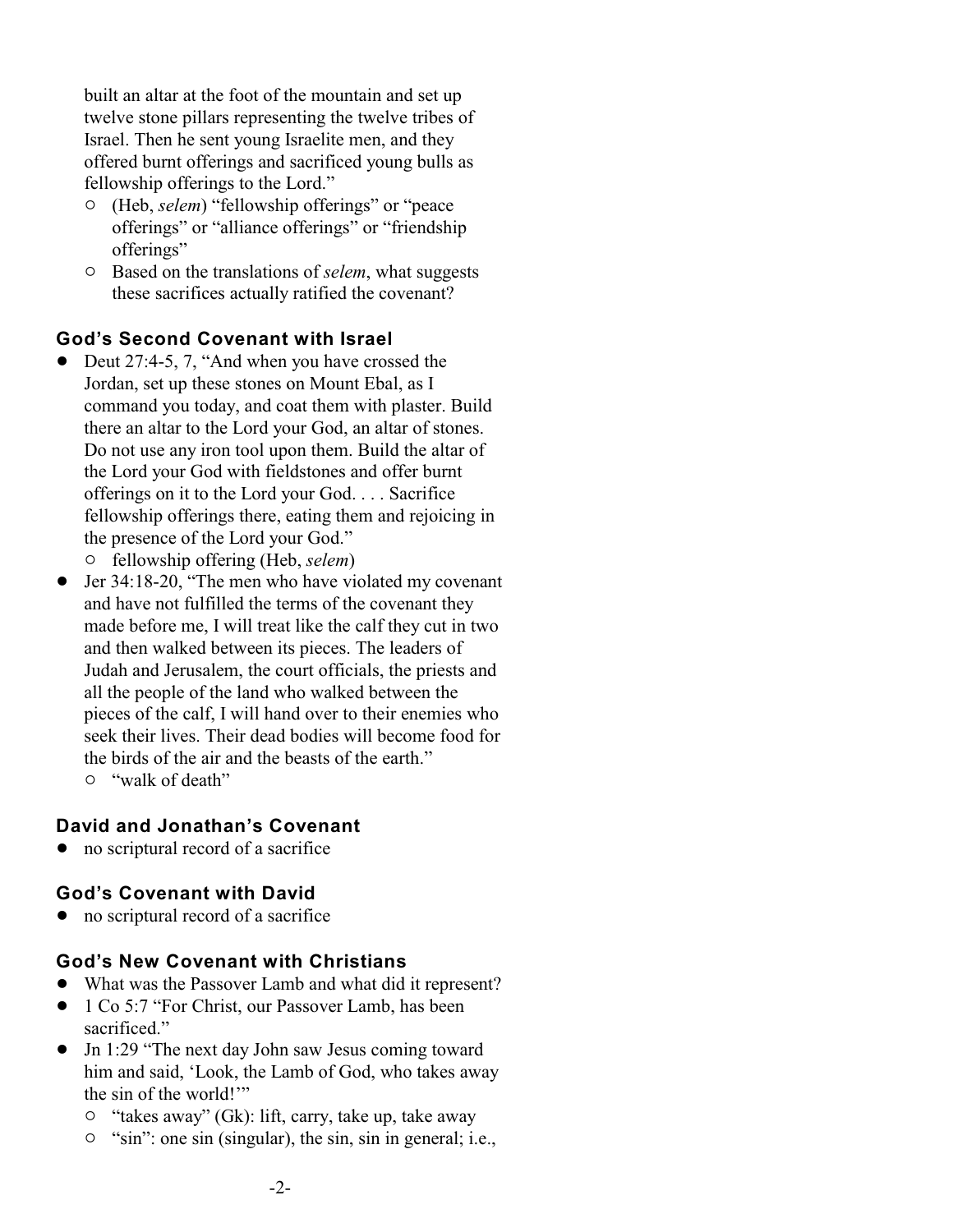one sacrifice for all sin

- $\circ$  What is the significance of John's description of Jesus as the "Lamb of God"?
- $\circ$  What affect did Old Testament sacrifices have on a person's sin?
- $\circ$  What affect did Jesus' sacrifice have on a person's sin and conscience?
- ! Rev 5:6, "Then I saw a Lamb, looking as if it had been slain  $\ldots$ ."
	- $\circ$  Who is the Lamb and what does this verse mean?
- 2 Co 5:21, "God made him who had no sin to be sin for us, so that in him we might become the righteousness of God."
	- $\circ$  According to this verse, what liability or obligation did we have that Jesus took on?
	- $\circ$  According to this verse, to what extent did Jesus take on our obligation?
- ! Gal 5:24 "Those who belong to Christ Jesus have crucified the sinful nature with its passions and desires."
	- " "sinful nature" (Gk, *sarx*): literally, flesh, soft body tissue; figuratively, human (sinful) nature resulting from being born into sinful world
	- $\circ$  How have we crucified the sinful nature?
	- $\circ$  What does this verse have to do with dying to independent living?
- Rom 12:1, "Therefore, I urge you, brothers, in view of God's mercy, to offer your bodies as living sacrifices, holy and pleasing to God — this is your spiritual act of worship."
	- $\circ$  Gk word for "urge" is both a personal plea and an authoritative command
	- <sup>o</sup> Gk word for "offer" has a sense of doing it once for all
	- " "body" (Gk, *soma*): physical body (human, animal, plant, etc.)
	- <sup>o</sup> Sacrifice usually emphasizes death, so what does this verse mean, "offer your bodies as living sacrifices"?

# **God's New Covenant with Israel**

• no scriptural record of a sacrifice

# **Marriage Covenant**

• Mk 10:8 (Jesus quoting Gen 2:24), "'For this reason a man will leave his father and mother and be united to his wife, and the two will become one flesh.' So they are no longer two, but one."